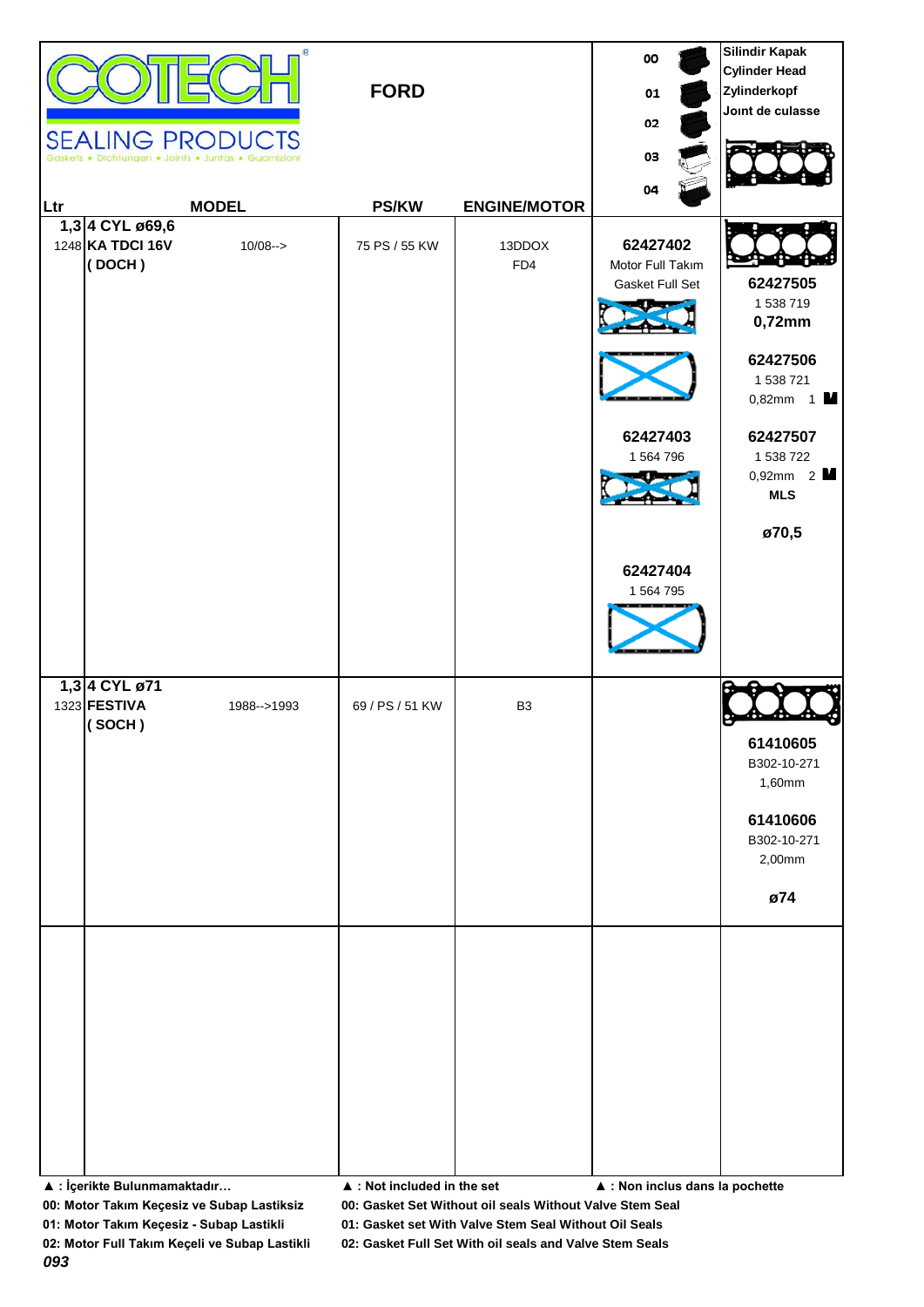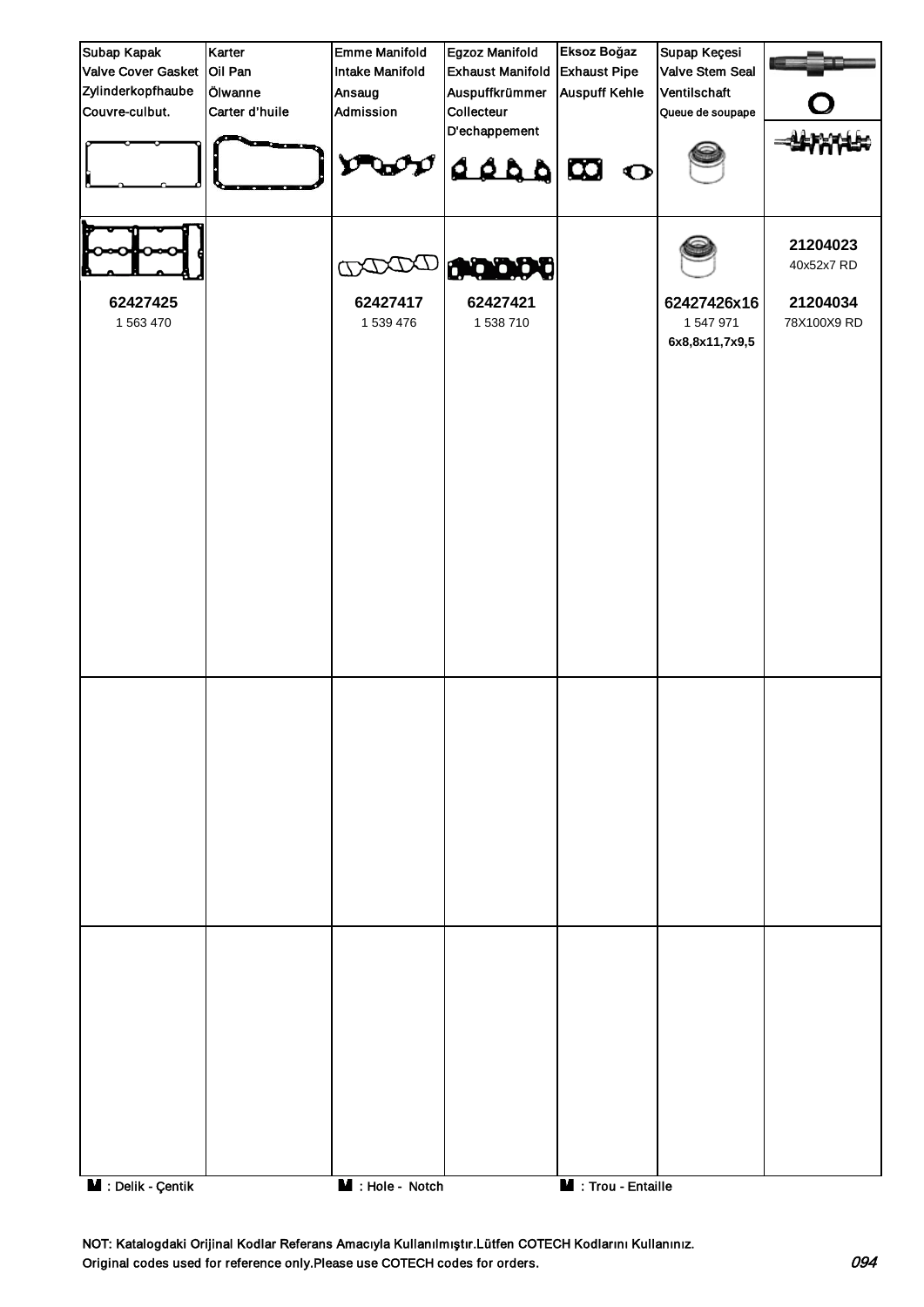| <b>SEALING PRODUCTS</b>                                                                                                                                                                                                                                                     | htungen . Joints . Juntas . Guarnizio                                                                                                                       | <b>FORD</b>                                                   |                                                                                                                                                                                                                               | 00<br>01<br>02<br>03                                                                                                                                      | <b>Silindir Kapak</b><br><b>Cylinder Head</b><br>Zylinderkopf<br>Joint de culasse                                                                                                                                                                                                               |
|-----------------------------------------------------------------------------------------------------------------------------------------------------------------------------------------------------------------------------------------------------------------------------|-------------------------------------------------------------------------------------------------------------------------------------------------------------|---------------------------------------------------------------|-------------------------------------------------------------------------------------------------------------------------------------------------------------------------------------------------------------------------------|-----------------------------------------------------------------------------------------------------------------------------------------------------------|-------------------------------------------------------------------------------------------------------------------------------------------------------------------------------------------------------------------------------------------------------------------------------------------------|
| Ltr                                                                                                                                                                                                                                                                         | <b>MODEL</b>                                                                                                                                                | <b>PS/KW</b>                                                  | <b>ENGINE/MOTOR</b>                                                                                                                                                                                                           | 04                                                                                                                                                        |                                                                                                                                                                                                                                                                                                 |
| 1,4 4 CYL ø73,7<br>1398 FIESTA TDCI<br><b>FUSION TDCI</b><br>1,5 4 CYL ø73,5                                                                                                                                                                                                | $11/01 - >$                                                                                                                                                 | 70 PS / 51 KW<br>68 PS / 50 KW                                | F6JA<br>F6JB<br>F6JD<br>DURATORQ (14DS4X)                                                                                                                                                                                     | 61706002<br>Motor Full Takım<br>Gasket Full Set<br>61706003<br>Motor Üst Takım<br>Gasket Head Set<br>61706004<br>Motor Alt Takım<br><b>Conversion Set</b> | 61706005<br>1 146 053<br>1,45mm<br>1 $\mathbf{V}$<br>61706006<br>1 146 052<br>4 $\blacksquare$<br>1,40mm<br>61706007<br>1 146 050<br>1,30mm<br>$3 \blacksquare$<br>61706008<br>1 146 049<br>2 $\blacksquare$<br>1,25mm<br>61706009<br>1 146 051<br>$\mathbf 1$ M<br>1,35mm<br><b>MLS</b><br>ø75 |
| 1499 B-Max TDCi<br>C-Max TDCi<br><b>Ecosport TDCi</b><br><b>Fiesta TDCi</b><br><b>Focus TDCi</b><br>Grand C-Max TD<br>Mondeo TDCi<br><b>Tourneo Connect</b><br><b>Tourneo Courier</b><br><b>Transit Connect</b><br><b>Transit Courier T</b><br>▲ : İçerikte Bulunmamaktadır | $10/2012--$<br>$03/2015--$<br>$10/2013--$<br>09/2012--><br>09/2014--><br>03/2015--><br>03/2015--><br>$05/2015--$<br>02/2014--><br>$05/2015--$<br>02/2014--> | 90 PS / 66 KW<br>75 PS / 55 KW<br>▲ : Not included in the set | AEDA - UGCA<br>UGCB - UGCC<br>UGJC - UGJE<br>XUCA - XUCC<br>XUCD - XUGA<br>XVCA - XVCB<br>XVCC - XVGA<br>XVGB - XVGC<br>XVJA - XVJB<br>XVJC - XVJD<br>XWDA - XWDB<br>XWDC - XWDD<br>XWGA - XWGB<br>XXDA - XXDB<br><b>XXDC</b> | 61707102<br>Motor Full Takım<br>Gasket Full Set<br>▲ : Non inclus dans la pochette                                                                        |                                                                                                                                                                                                                                                                                                 |

**01: Motor Takım Keçesiz - Subap Lastikli 01: Gasket set With Valve Stem Seal Without Oil Seals**

*095*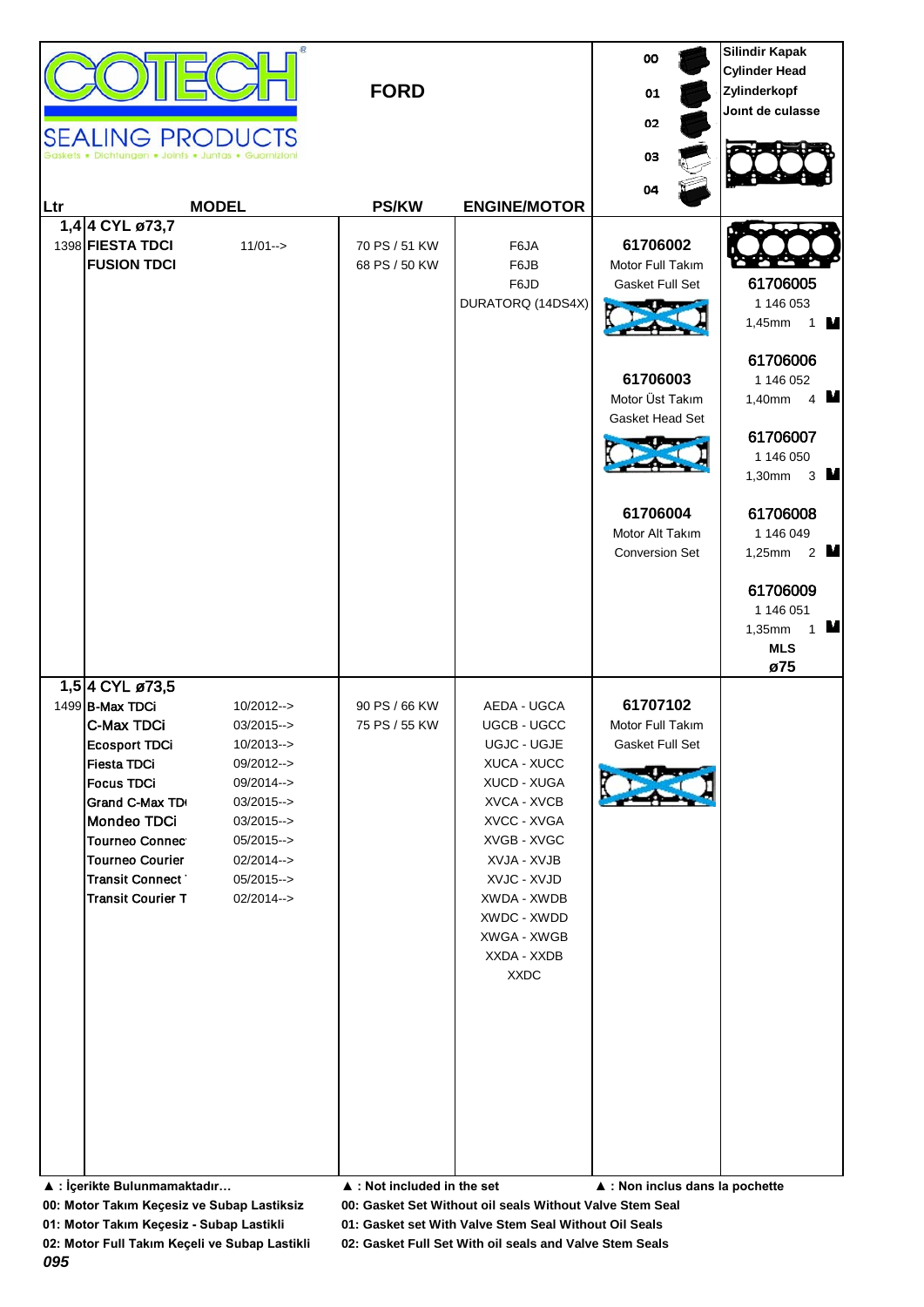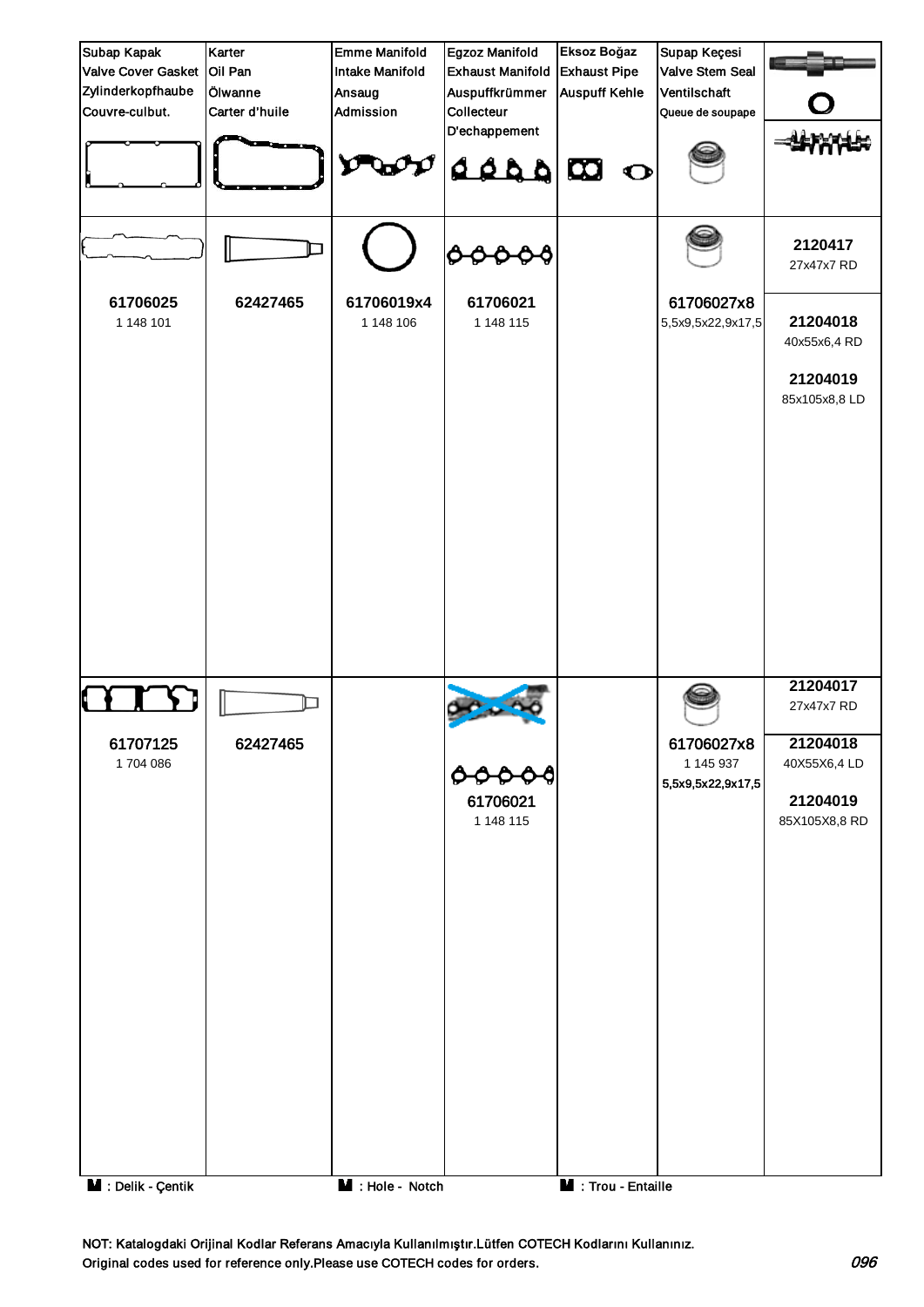

|     |                                                                                                                  | <b>SEALING PRODUCTS</b><br>Dichtungen . Joints . Juntas . Guarnizioni | <b>FORD</b>                     |                                                                                                                                                                                                   | oo<br>01<br>02<br>03                                                                                                                                      | <b>Silindir Kapak</b><br><b>Cylinder Head</b><br>Zylinderkopf<br>Joint de culasse                                                                                                                                                                |
|-----|------------------------------------------------------------------------------------------------------------------|-----------------------------------------------------------------------|---------------------------------|---------------------------------------------------------------------------------------------------------------------------------------------------------------------------------------------------|-----------------------------------------------------------------------------------------------------------------------------------------------------------|--------------------------------------------------------------------------------------------------------------------------------------------------------------------------------------------------------------------------------------------------|
| Ltr |                                                                                                                  | <b>MODEL</b>                                                          | <b>PS/KW</b>                    | <b>ENGINE/MOTOR</b>                                                                                                                                                                               | 04                                                                                                                                                        |                                                                                                                                                                                                                                                  |
|     | 1,6 4 CYL ø75<br>1560 C-MAX TDCI<br><b>FIESTA TDCI</b><br><b>FOCUS TDCI</b><br><b>FUSION TDCI</b><br>(DOCH 16 V) | $10/03 ->$                                                            | 109 PS / 80 KW<br>75 PS / 55 KW | G8DA<br>G8DB<br>G8DC<br>G8DD<br>G8DE<br>G8DF<br><b>HHDA</b><br>HHDB<br><b>HHJA</b><br><b>HHJB</b><br><b>HHJC</b><br>HHJD<br><b>HHJE</b><br><b>HHJF</b><br><b>MTDA</b><br>UBJA<br>DURATORQ(16DDOX) | 61707002<br>Motor Full Takım<br>Gasket Full Set<br>61707003<br>Motor Üst Takım<br>Gasket Head Set<br>61707004<br>Motor Alt Takım<br><b>Conversion Set</b> | 61707005<br>1 229 881<br>1,45mm 5<br>61707006<br>1 229 880<br>1,40mm $4$ M<br>61707007<br>1 229 878<br>1,30mm 3 $\blacksquare$<br>61707008<br>1 229 877<br>1,25mm 2 $\blacksquare$<br>61707009<br>1 229 879<br>1,35mm $1$ M<br><b>MLS</b><br>ø76 |

**▲ : İçerikte Bulunmamaktadır… ▲ : Not included in the set ▲ : Non inclus dans la pochette**

**00: Motor Takım Keçesiz ve Subap Lastiksiz 00: Gasket Set Without oil seals Without Valve Stem Seal**

**01: Motor Takım Keçesiz - Subap Lastikli 01: Gasket set With Valve Stem Seal Without Oil Seals**

**02: Motor Full Takım Keçeli ve Subap Lastikli 02: Gasket Full Set With oil seals and Valve Stem Seals**

*097*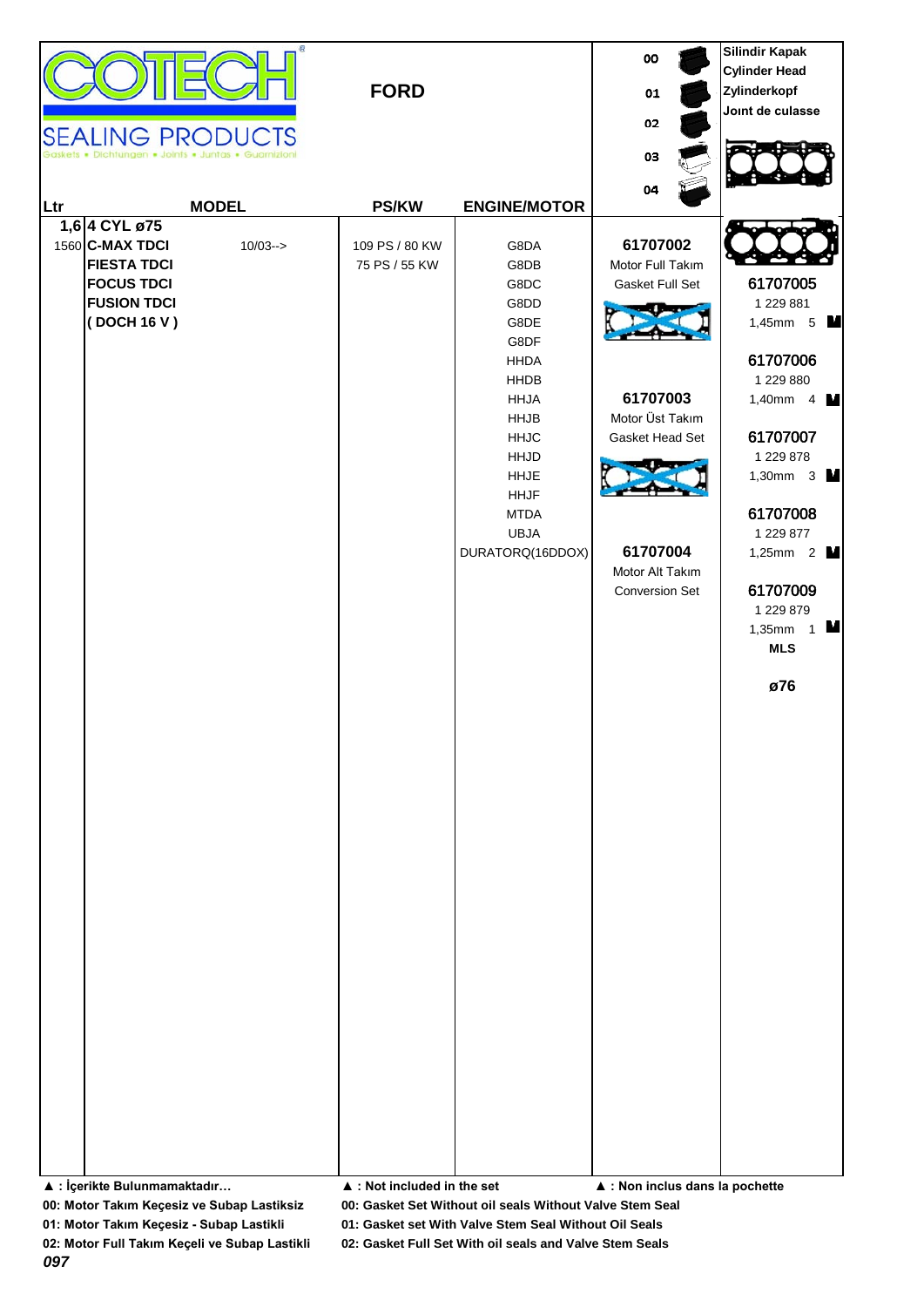

NOT: Katalogdaki Orijinal Kodlar Referans Amacıyla Kullanılmıştır.Lütfen COTECH Kodlarını Kullanınız. Original codes used for reference only.Please use COTECH codes for orders. 098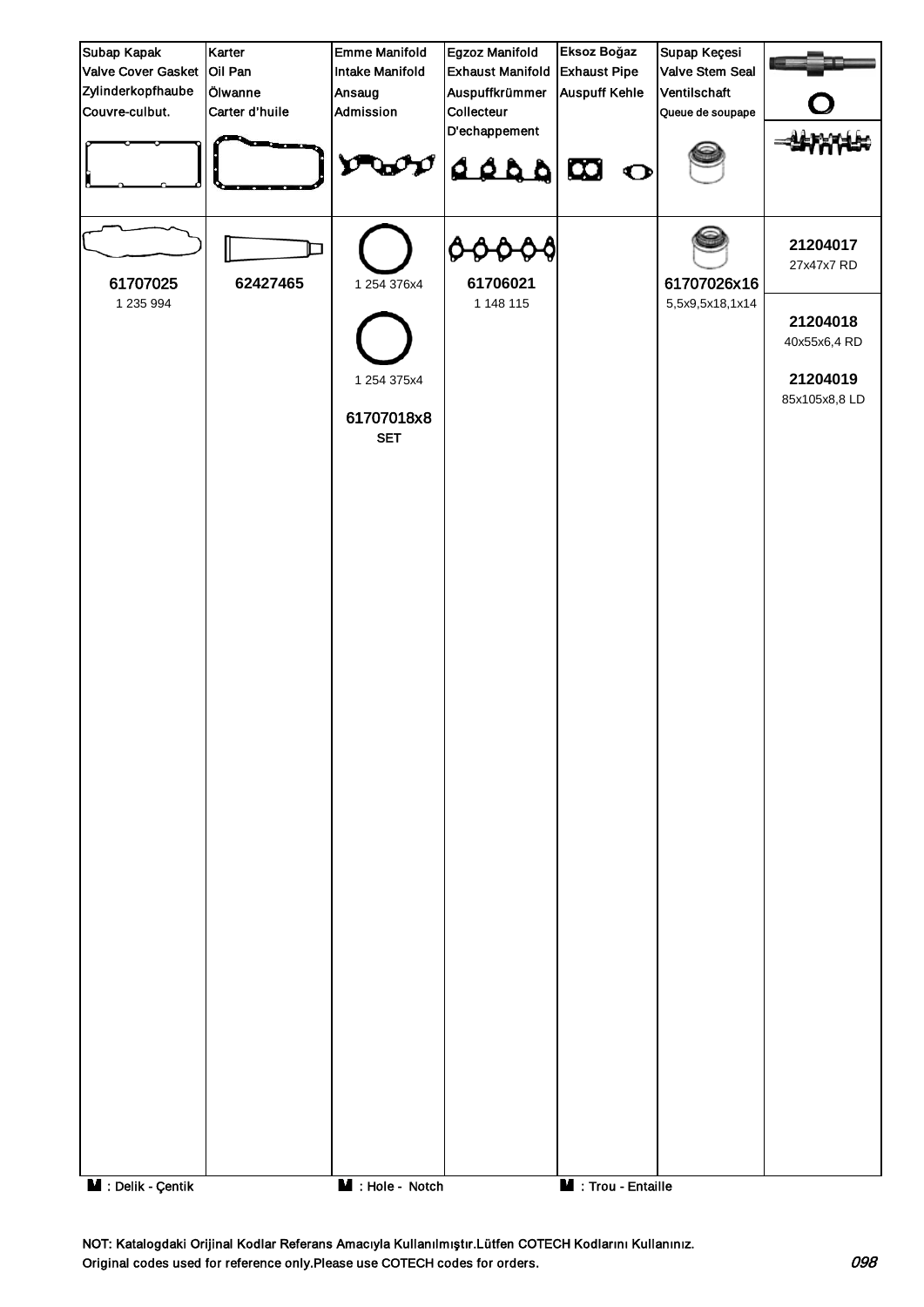| Ltr     | 1,6 4 CYL ø79<br>1596 C-MAX 16 V<br><b>FOCUS 16 V</b><br>FIESTA 16 V<br><b>FUSION 16 V</b><br>(DOCH)                                                               | <b>SEALING PRODUCTS</b><br>Dichfungen • Joints • Juntas • Guarnizio<br><b>MODEL</b><br>$10/03 ->$ | <b>FORD</b><br><b>PS/KW</b><br>100 PS / 74 KW | <b>ENGINE/MOTOR</b><br><b>HWDA</b><br>ZETEC-S(16HDEZ)<br><b>FYJA</b> | 00<br>01<br>02<br>03<br>04                                                                                | <b>Silindir Kapak</b><br><b>Cylinder Head</b><br>Zylinderkopf<br>Joint de culasse<br>62218205<br>1 305 949<br>1,20mm<br>FIBER / FIBRE<br>ø80 |
|---------|--------------------------------------------------------------------------------------------------------------------------------------------------------------------|---------------------------------------------------------------------------------------------------|-----------------------------------------------|----------------------------------------------------------------------|-----------------------------------------------------------------------------------------------------------|----------------------------------------------------------------------------------------------------------------------------------------------|
| 1597 KA | 1,6 4 CYL ø82,7<br><b>STREET</b>                                                                                                                                   | $05/03 - > 11/08$                                                                                 | 95 PS / 70 KW                                 | CDB<br>CDC<br><b>CDRA</b><br>CDRB                                    |                                                                                                           | 61218105<br>1 099 084<br>1,20mm<br>FIBER / FIBRE<br>ø83                                                                                      |
|         | 1,8 4 CYL ø81<br>1781 BELINA<br><b>DEL REY</b><br><b>ESCORT</b><br><b>PAMPA</b><br><b>SCALA</b><br><b>VERONA</b><br><b>ROYALE</b><br><b>VERSAILLES</b><br>(BRASIL) | 1989-->1996                                                                                       | 85 PS / 62 KW                                 | AP                                                                   | 61408002<br>Motor Full Takım<br>Gasket Full Set<br>61408003<br>027 198 012 L<br>61402004<br>037 198 011 C | 61408005<br>026 103 383K<br>1,75mm<br>ø83                                                                                                    |
|         | 1,8 4 CYL ø78<br>1796 COURIER<br>▲ : İçerikte Bulunmamaktadır                                                                                                      | 1972-->1980                                                                                       | ▲ : Not included in the set                   | VB                                                                   | 61420002<br>8051-99-100<br>▲ : Non inclus dans la pochette                                                | 61420005<br>R201-10-271F<br>1,50mm<br>61420006<br>R201-10-271F<br>2,00mm<br>ø80                                                              |

**01: Motor Takım Keçesiz - Subap Lastikli 01: Gasket set With Valve Stem Seal Without Oil Seals**

*099*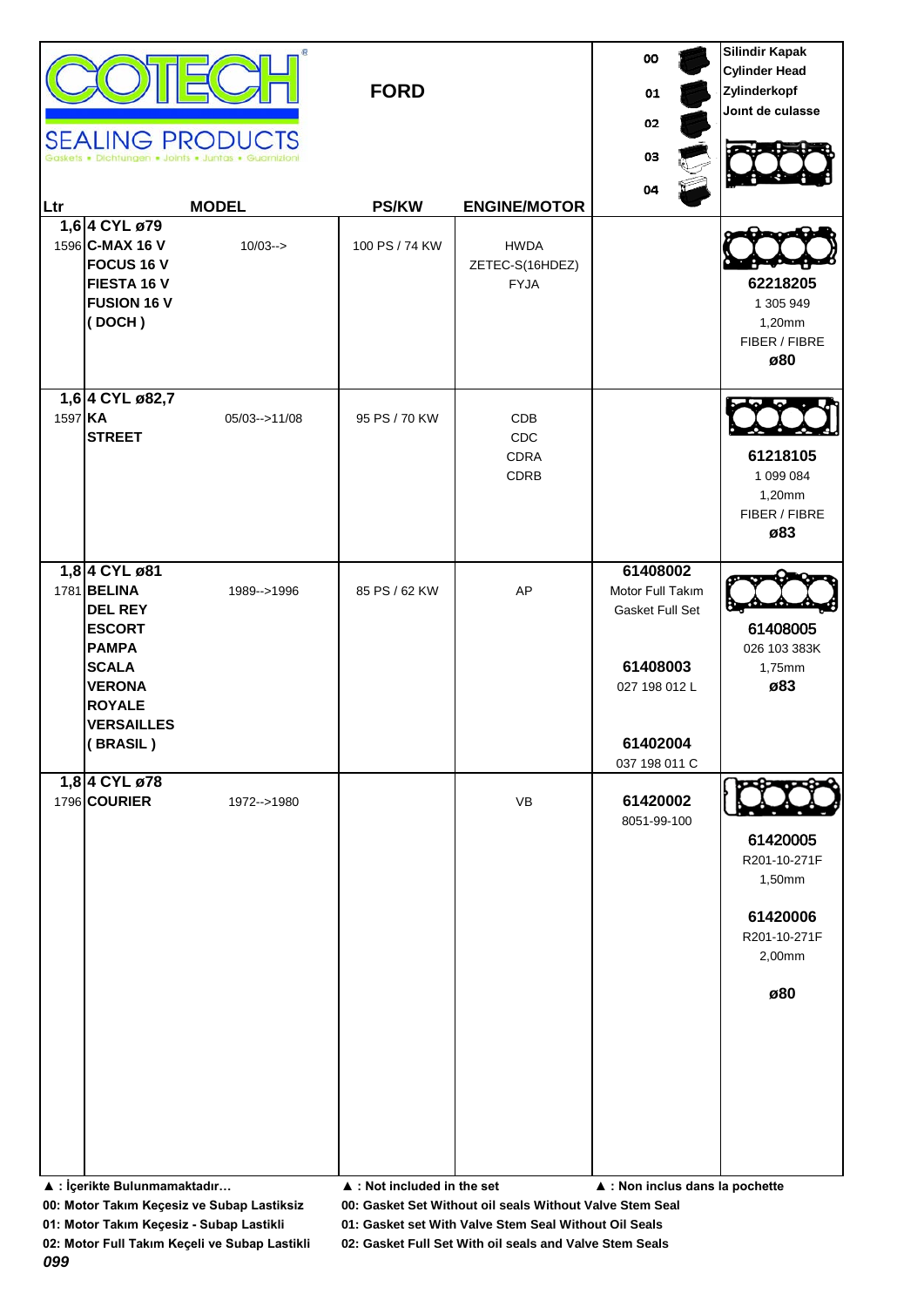

NOT: Katalogdaki Orijinal Kodlar Referans Amacıyla Kullanılmıştır.Lütfen COTECH Kodlarını Kullanınız. Original codes used for reference only.Please use COTECH codes for orders. 100 nm and the state of the state of the state of the state of the state of the state of the state of the state of the state of the state of the st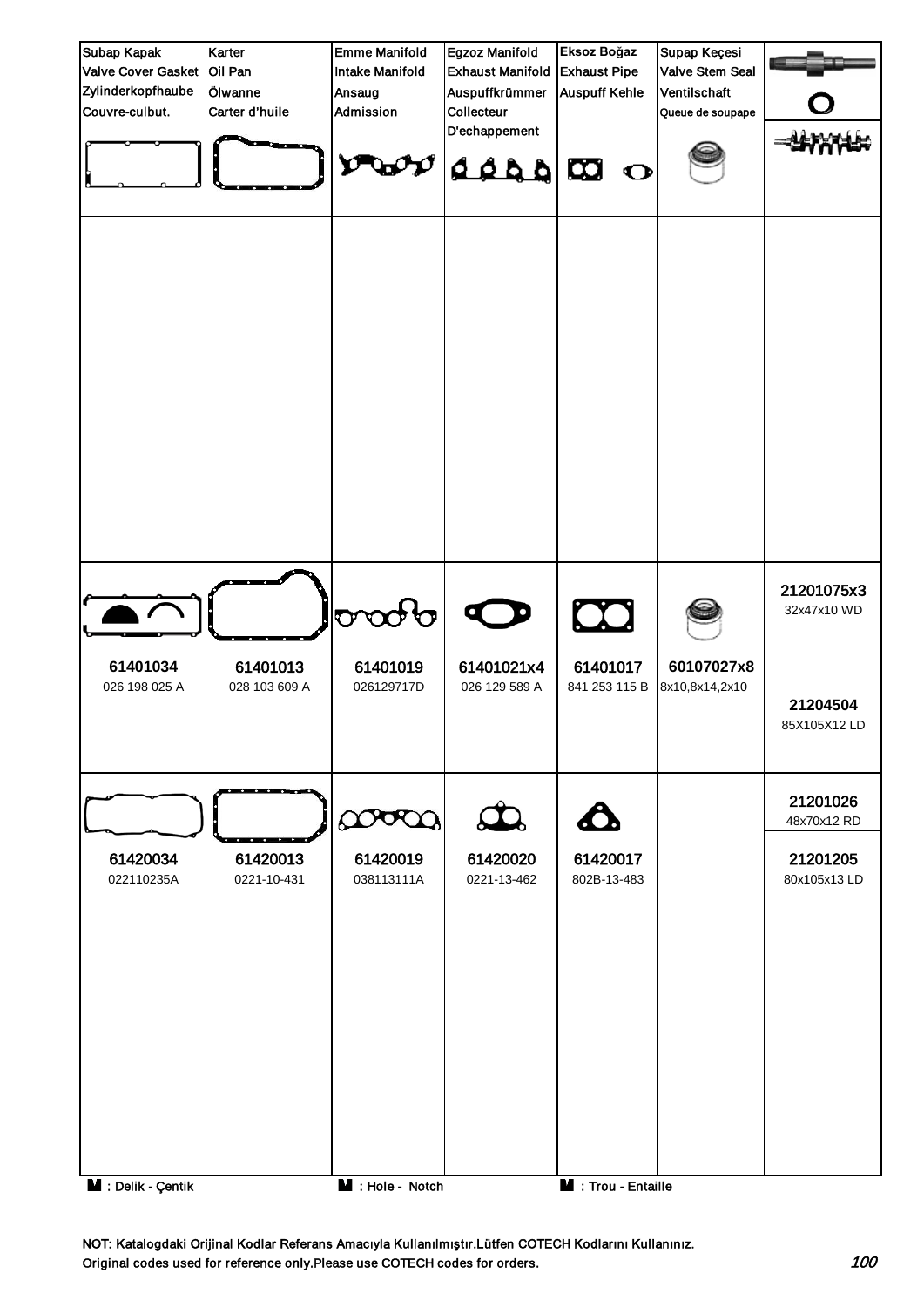| Ltr | 1,94 CYL ø79,5<br>1896 GALAXY TDI                                                                                                                                                      | œ.<br><b>SEALING PRODUCTS</b><br><b>MODEL</b><br>03/95 -- > 05/06 | <b>FORD</b><br><b>PS/KW</b><br>90 PS / 66 KW                                     | <b>ENGINE/MOTOR</b><br>1Z<br><b>AFN</b><br>AHU                                                                                                                              | 00<br>01<br>02<br>03<br>04<br>61405202<br>Motor Full Takım<br>Gasket Full Set<br>61405203<br>1 009 167<br>61405104<br>1 004 926 | <b>Silindir Kapak</b><br><b>Cylinder Head</b><br>Zylinderkopf<br>Joint de culasse<br>61405207<br>1 079 766<br>1 005 254<br>1,45mm 1 <b>M</b><br>61405206<br>1 079 767<br>1 005 258<br>1,53mm $2$ <b>M</b><br>61405205<br>1 079 768<br>1 005 261<br>1,61mm 3 <b>M</b><br><b>MLS</b><br>ø81 |
|-----|----------------------------------------------------------------------------------------------------------------------------------------------------------------------------------------|-------------------------------------------------------------------|----------------------------------------------------------------------------------|-----------------------------------------------------------------------------------------------------------------------------------------------------------------------------|---------------------------------------------------------------------------------------------------------------------------------|-------------------------------------------------------------------------------------------------------------------------------------------------------------------------------------------------------------------------------------------------------------------------------------------|
|     | 2,0 4 CYL ø82,5<br>1984 VERSAILLES<br><b>ROYALE</b><br><b>ESCORT</b><br><b>VERONA</b><br>(BRASIL)                                                                                      | 1992-->1995                                                       |                                                                                  | AP                                                                                                                                                                          | 61408102                                                                                                                        | 61408105<br>048 103 383B<br>1,75mm<br>ø83,5                                                                                                                                                                                                                                               |
|     | 2,0 4 CYL ø87,5<br>1999 C-MAX 16 V<br>FIESTA 16 V<br><b>FOCUS 16 V</b><br>GALAXY 16 V<br><b>MONDEO 16 V</b><br><b>S-MAX 16 V</b><br><b>FUSION 16 V</b><br>▲ : İçerikte Bulunmamaktadır | $03/04 - >$                                                       | 150 PS / 110 KW<br>145 PS / 107 KW<br>$\blacktriangle$ : Not included in the set | AOBA<br>AOBC<br><b>AODA</b><br>AODB<br>AODE<br><b>AOWA</b><br><b>AOWB</b><br>N4JB<br>SYDA<br><b>TBBA</b><br>TBBB<br><b>TBWA</b><br>TBWB<br><b>CJBA</b><br>DURATEC-HE(20HDEA | ▲ : Non inclus dans la pochette                                                                                                 | 61420405<br>1 229 872<br>1,20mm<br>FIBER / FIBRE<br>ø89                                                                                                                                                                                                                                   |

**01: Motor Takım Keçesiz - Subap Lastikli 01: Gasket set With Valve Stem Seal Without Oil Seals**

*101*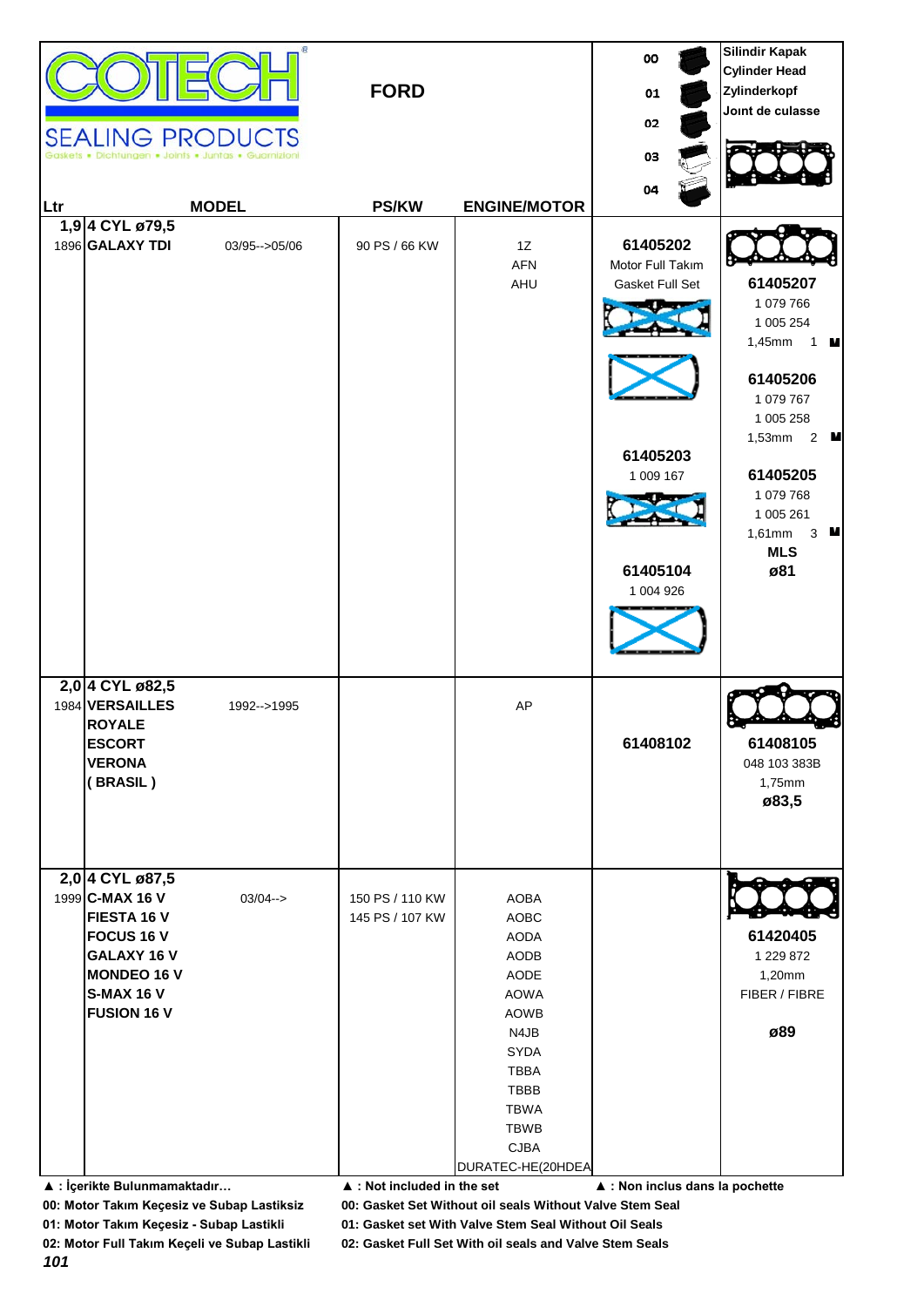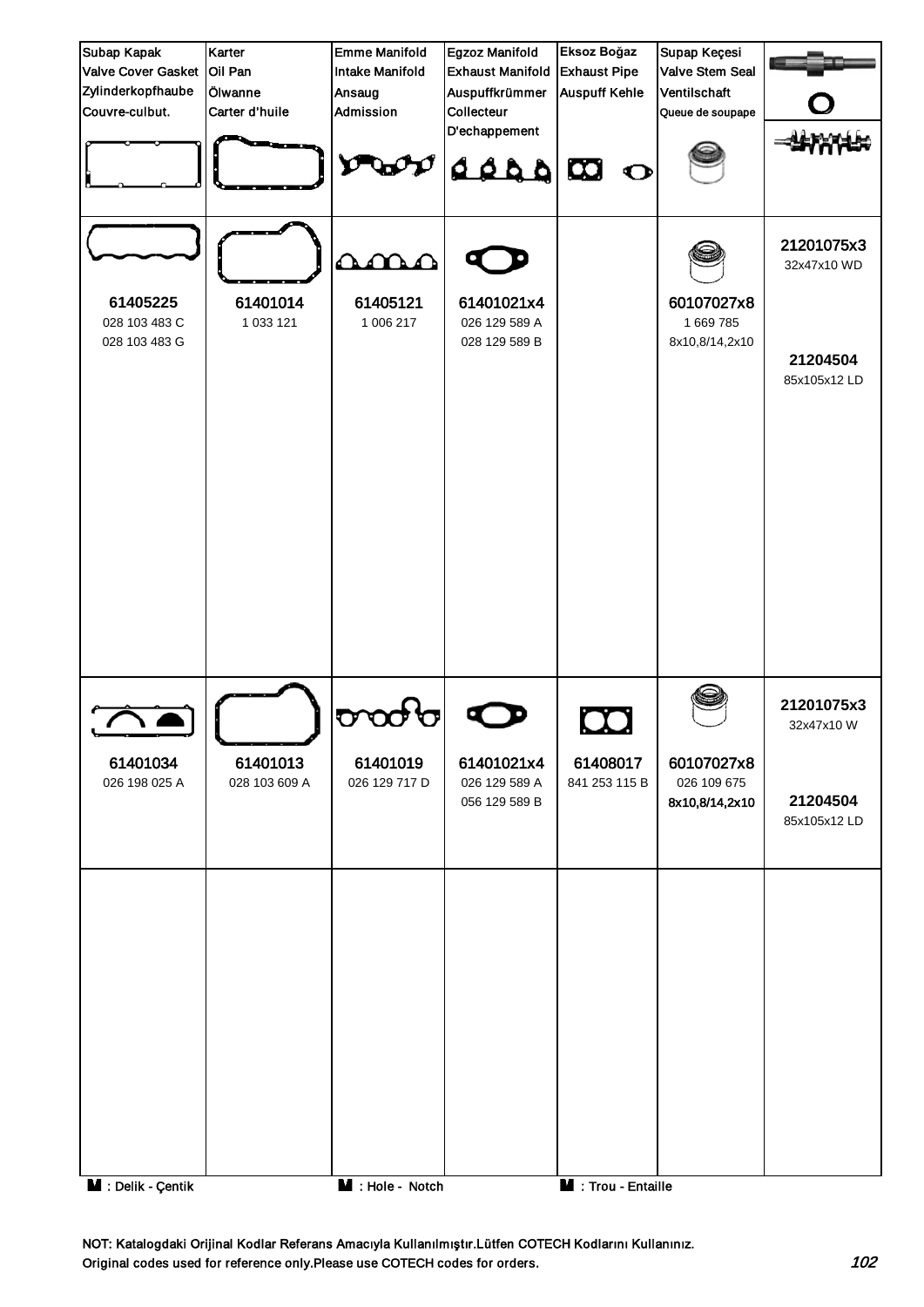|      | œ.<br><b>SEALING PRODUCTS</b><br>Dichtungen . Joints . Juntas . Guarnizio                                          | <b>FORD</b>                                  |                            | 00<br>01<br>02<br>03                                                                        | <b>Silindir Kapak</b><br><b>Cylinder Head</b><br>Zylinderkopf<br>Joint de culasse |
|------|--------------------------------------------------------------------------------------------------------------------|----------------------------------------------|----------------------------|---------------------------------------------------------------------------------------------|-----------------------------------------------------------------------------------|
| ∣Ltr | <b>MODEL</b>                                                                                                       | <b>PS/KW</b>                                 | <b>ENGINE/MOTOR</b>        | 04                                                                                          |                                                                                   |
|      | 2,00 4 CYL ø86<br>1998 TRANSIT TDCI<br>08/02-->05/06<br><b>MONDEO TDCI</b><br>10/00-->03/07                        | 125 PS / 92 KW<br>130 PS / 96 KW             | <b>FIFA</b><br><b>FMBA</b> | 60136002<br>Motor Full Takım<br>Gasket Full Set<br>60136003<br>Üst Takım<br>Gasket Head Set |                                                                                   |
|      | 2,1 4 CYL ø90<br>2112 GRANADA<br>08/77 -- > 08/82<br><b>DIESEL</b>                                                 | 63PS / 47KW                                  | GD21                       | 61212002<br>0198.40                                                                         | 61212005<br>1 576 302                                                             |
|      |                                                                                                                    |                                              |                            |                                                                                             | 1,60mm<br>61212006<br>1 576 302<br>1,80mm<br>ø94                                  |
|      | 2,24 CYL ø86<br>2184 PROBE 12 V<br>08/88-->07/93<br><b>PROBE TURBO 12 V</b><br><b>RANGER 12 V</b><br>03/99-->07/03 | 112 PS / 82 KW<br>147 PS / 108 KW            | F <sub>2</sub>             |                                                                                             | 61420305<br>F202-10-271<br>1,40mm<br>61420306<br>F202-10-271<br>1,80mm<br>ø87,5   |
|      | 2,2 4 CYL ø92<br>2209 RANGER 2WD<br>▲ : İçerikte Bulunmamaktadır                                                   | 63 PS / 46 KW<br>▲ : Not included in the set | S <sub>2</sub>             | ▲ : Non inclus dans la pochette                                                             | 41480005<br>0527-10-271A<br>Ø 97                                                  |

**01: Motor Takım Keçesiz - Subap Lastikli 01: Gasket set With Valve Stem Seal Without Oil Seals**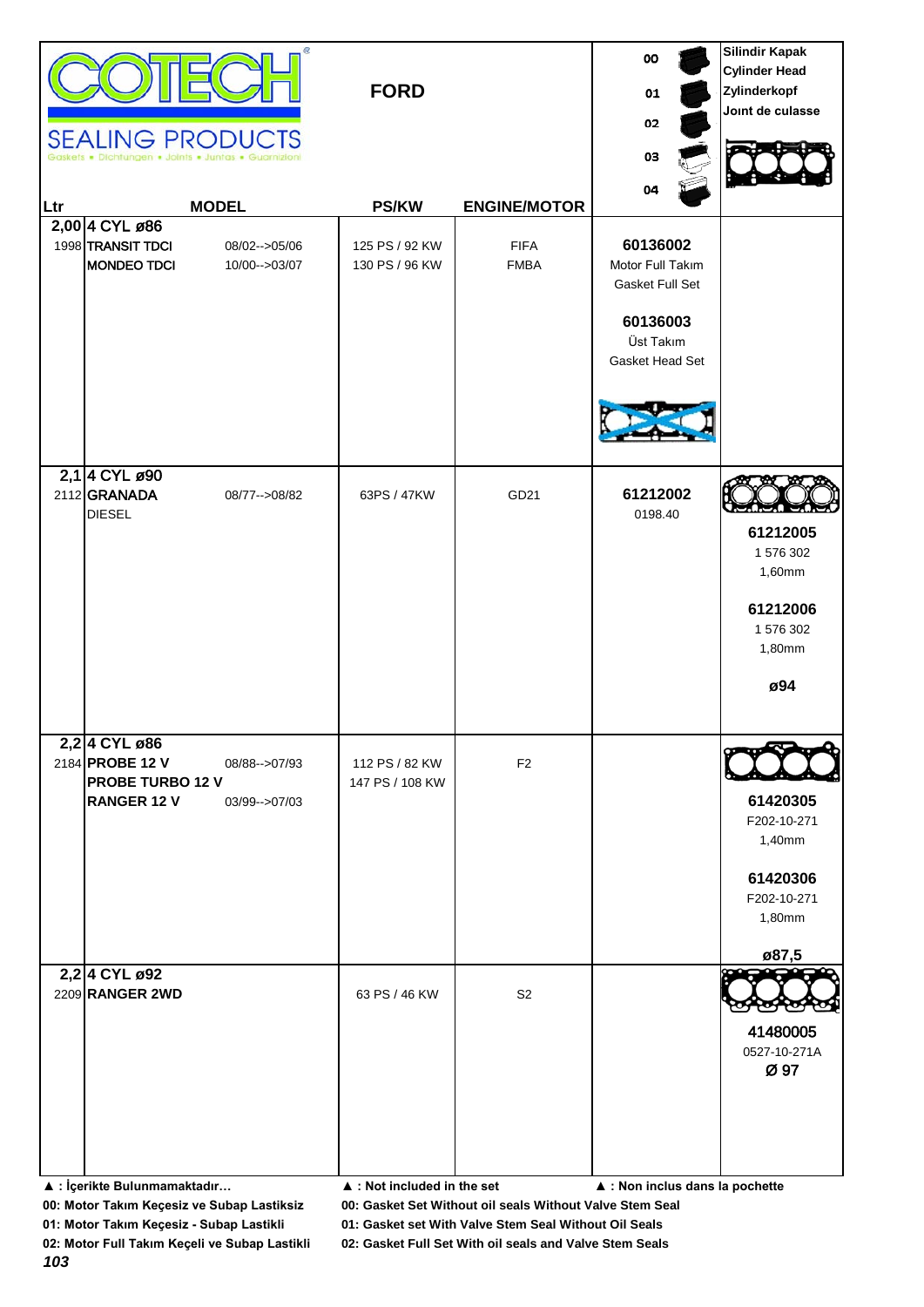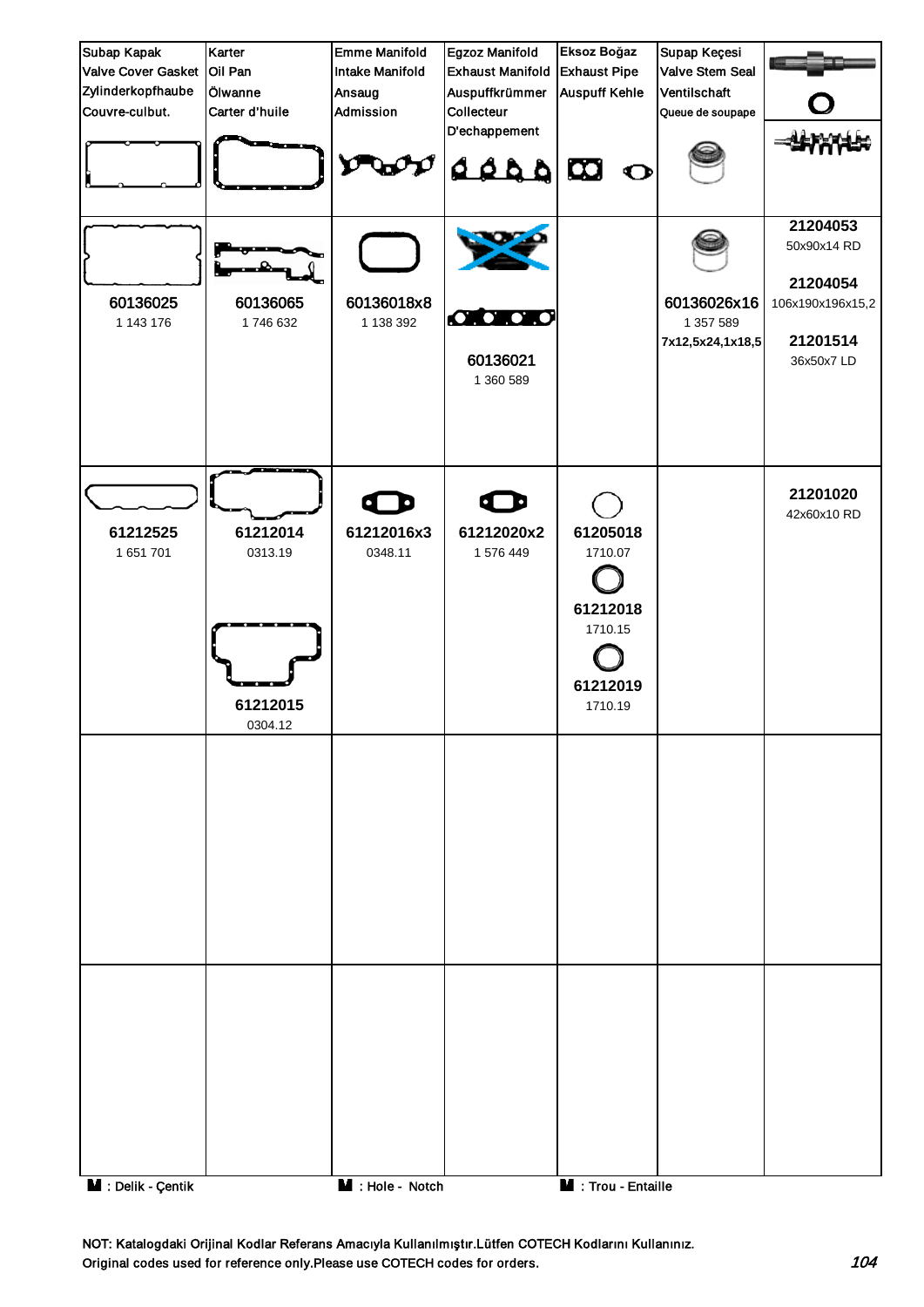| Œ<br><b>SEALING PRODUCTS</b><br>· Dichtungen · Joints · Juntas · Guarnizioni                                              | <b>FORD</b>                                                                     |                                                                                                                                                                                                                                                                                                                                             | oo<br>01<br>02<br>03                                                                                                           | <b>Silindir Kapak</b><br><b>Cylinder Head</b><br>Zylinderkopf<br>Joint de culasse |
|---------------------------------------------------------------------------------------------------------------------------|---------------------------------------------------------------------------------|---------------------------------------------------------------------------------------------------------------------------------------------------------------------------------------------------------------------------------------------------------------------------------------------------------------------------------------------|--------------------------------------------------------------------------------------------------------------------------------|-----------------------------------------------------------------------------------|
| <b>MODEL</b><br>Ltr                                                                                                       | <b>PS/KW</b>                                                                    | <b>ENGINE/MOTOR</b>                                                                                                                                                                                                                                                                                                                         | 04                                                                                                                             |                                                                                   |
| 2,2 4 CYL ø86<br>2198 TRANSIT TDCI<br>$10/07 - >$<br><b>TOURNEO TDCI</b>                                                  | 155 PS / 114 KW<br>100 PS / 74 KW                                               | <b>CVFF</b><br>CVF <sub>5</sub><br><b>CYFA</b><br><b>CYFB</b><br><b>CYFC</b><br><b>CYFD</b><br><b>CYFF</b><br><b>CYFG</b><br>CYF4<br>CYF <sub>5</sub><br>CY14<br><b>DRFA</b><br><b>DRFB</b><br><b>DRFC</b><br><b>DRFD</b><br><b>DRFE</b><br><b>DRFF</b><br><b>DRFG</b><br>DRF4<br>DRF5<br><b>UHFA</b><br><b>UHFB</b><br><b>UHFC</b><br>USF6 | 60136102<br>Motor Full Takım<br>Gasket Full Set<br>60136103<br>Üst Takım<br>Gasket Head Set                                    |                                                                                   |
| 2,2 4 CYL ø86<br>2198 TRANSIT TDCI<br>$04/11 - >$<br><b>TRANSIT</b><br><b>RANGER TDCI</b><br>▲ : İçerikte Bulunmamaktadır | 155 PS / 114 KW<br>100 PS / 74 KW<br>$\blacktriangle$ : Not included in the set | <b>CVRA</b><br><b>CVRB</b><br><b>CVRC</b><br>CVR5<br>CV24<br><b>DRRA</b><br>DRRB<br><b>DRRC</b><br>DRR5<br><b>GBVAJPF</b><br>GBVAJQJ<br>GBVAJQW<br>UHR5<br><b>USRA</b><br><b>USRB</b><br>USR6<br>UYR6                                                                                                                                       | 60136102<br>Motor Full Takım<br>Gasket Full Set<br>60136103<br>Üst Takım<br>Gasket Head Set<br>▲ : Non inclus dans la pochette |                                                                                   |

**01: Motor Takım Keçesiz - Subap Lastikli 01: Gasket set With Valve Stem Seal Without Oil Seals**

*105*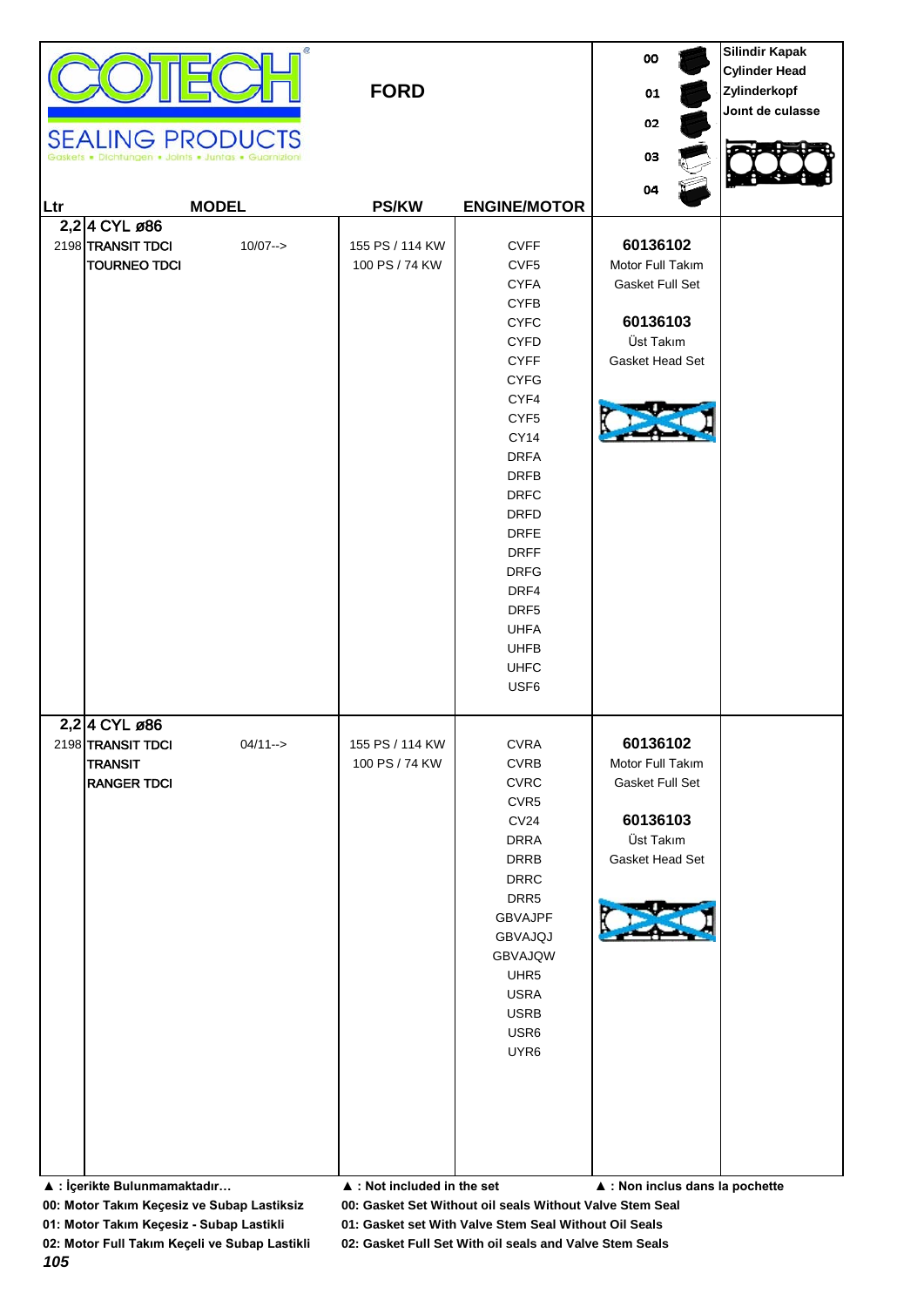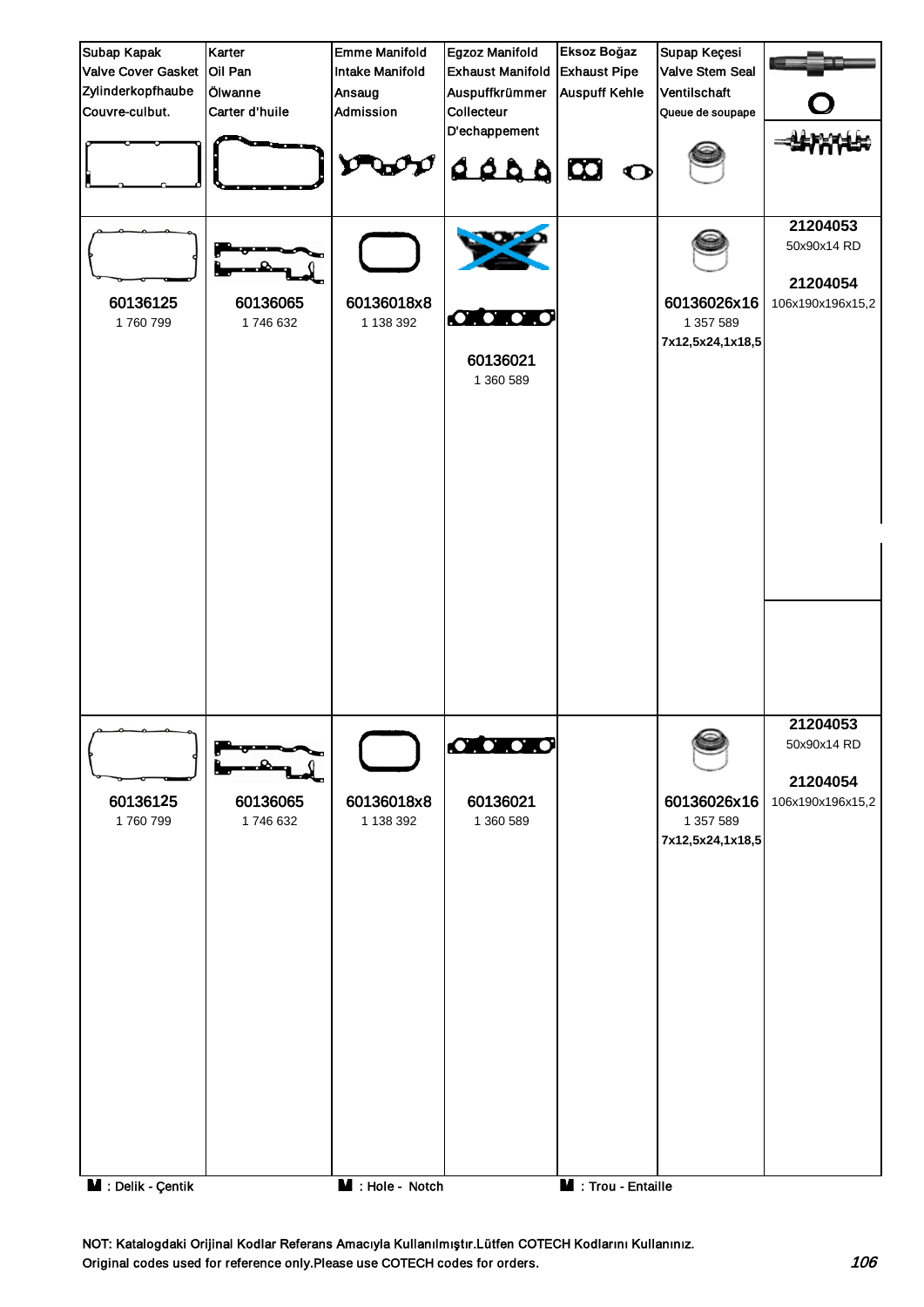| Gask<br>Ltr | <b>SEALING PRODUCTS</b><br>ets . Dichtungen . Joints . Juntas . Guarnizioni<br><b>MODEL</b><br>2,2 4 CYL ø86<br>2198 TRANSIT TDCI<br>04/06-->08/14 | Œ.<br><b>FORD</b><br><b>PS/KW</b><br>140 PS / 103 KW<br>85 PS / 63 KW | <b>ENGINE/MOTOR</b><br>PGFA<br>PGFB<br>P8FA<br>P8FB         | 00<br>01<br>02<br>03<br>04<br>60136202<br>Motor Full Takım<br>Gasket Full Set | <b>Silindir Kapak</b><br><b>Cylinder Head</b><br>Zylinderkopf<br>Joint de culasse |
|-------------|----------------------------------------------------------------------------------------------------------------------------------------------------|-----------------------------------------------------------------------|-------------------------------------------------------------|-------------------------------------------------------------------------------|-----------------------------------------------------------------------------------|
|             |                                                                                                                                                    |                                                                       | QVFA<br>QWFA<br>SRFA<br>SRFB<br><b>SRFC</b><br>SRFD<br>SRFE | 60136203<br>Üst Takım<br>Gasket Head Set                                      |                                                                                   |
|             |                                                                                                                                                    |                                                                       |                                                             |                                                                               |                                                                                   |
|             |                                                                                                                                                    |                                                                       |                                                             |                                                                               |                                                                                   |
|             | ▲ : İçerikte Bulunmamaktadır                                                                                                                       | $\blacktriangle$ : Not included in the set                            |                                                             | $\blacktriangle$ : Non inclus dans la pochette                                |                                                                                   |

**01: Motor Takım Keçesiz - Subap Lastikli 01: Gasket set With Valve Stem Seal Without Oil Seals**

**02: Motor Full Takım Keçeli ve Subap Lastikli 02: Gasket Full Set With oil seals and Valve Stem Seals**

*107*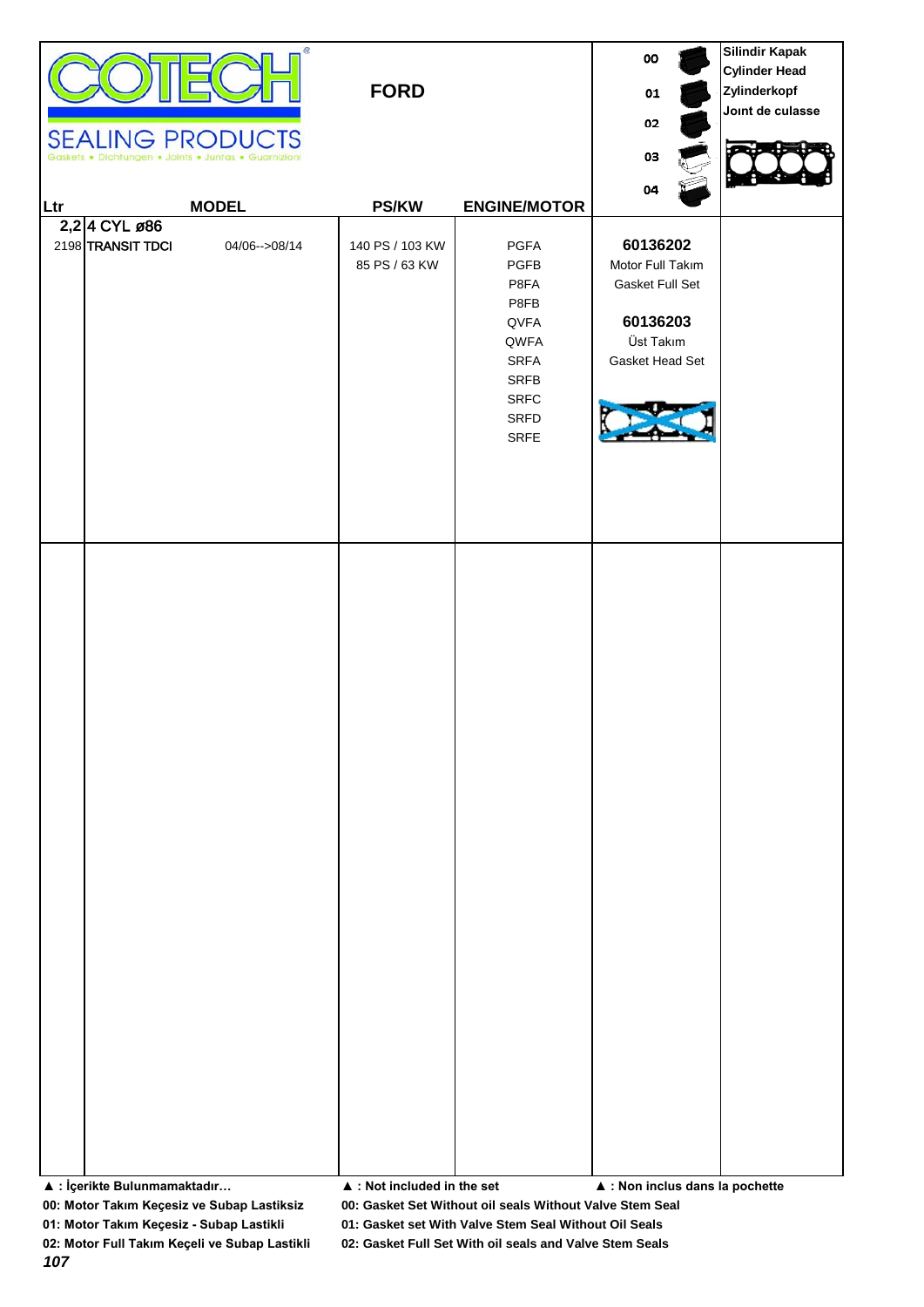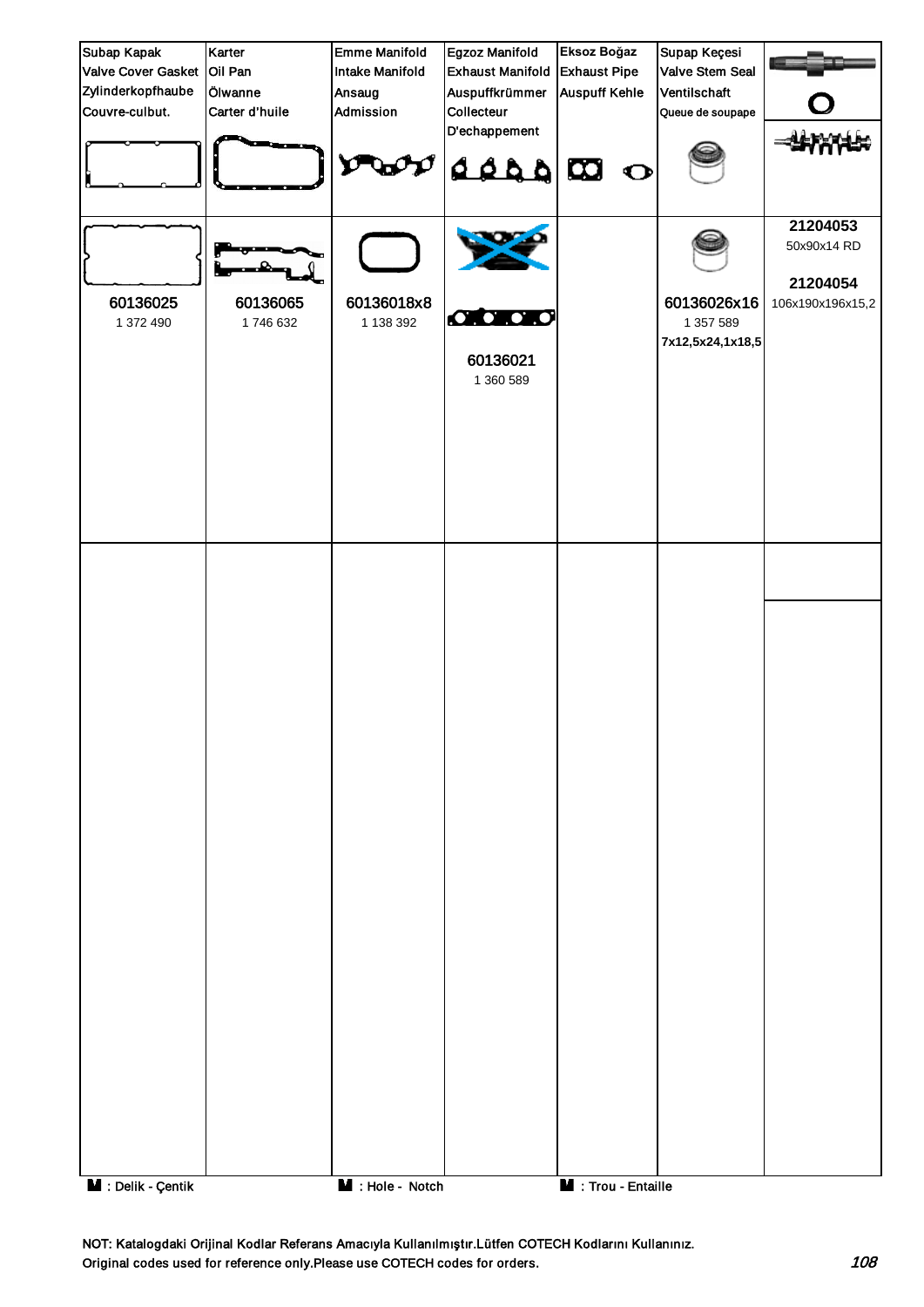|     | <b>SEALING PRODUCTS</b>                                                                                          | Joints . Juntas . Guarnizion | <b>FORD</b>                                  |                                  | 00<br>01<br>02<br>03<br>04                                                      | <b>Silindir Kapak</b><br><b>Cylinder Head</b><br>Zylinderkopf<br>Joint de culasse                                                                   |
|-----|------------------------------------------------------------------------------------------------------------------|------------------------------|----------------------------------------------|----------------------------------|---------------------------------------------------------------------------------|-----------------------------------------------------------------------------------------------------------------------------------------------------|
| Ltr |                                                                                                                  | <b>MODEL</b>                 | <b>PS/KW</b>                                 | <b>ENGINE/MOTOR</b>              |                                                                                 |                                                                                                                                                     |
|     | 2,3 4 CYL ø87,5<br>2261 MAVERICK 16V<br>(DOCH)<br><b>TRANSIT</b>                                                 | $03/04 - >$<br>$04/06 - >$   | 150 PS / 110 KW<br>145 PS / 107 KW           | GZ<br><b>GZFA</b><br><b>GZFC</b> |                                                                                 | 61420405<br>1 229 872<br>1,20mm<br>FIBER / FIBRE<br>ø89                                                                                             |
|     | 2,3 4 CYL ø94<br>2304 SIERRA D                                                                                   | 08/82 -- > 02/93             | 67 PS / 49 KW                                | <b>YTR</b><br>YTT(XDP2)          | 61218000<br>0198.94                                                             | 61218005<br>6 812 074<br>$4 \mathsf{M}$<br>$1,73$ mm<br>61218006<br>6 812 073<br>1,63mm $3 \text{ M}$<br>61218007<br>6 812 072<br>1,53mm $2$<br>ø96 |
|     | 2,3 4 CYL ø91<br>2346 RANGER 2WD L<br><b>RANGER 4WD D</b><br><b>BRONCO II TD</b><br>▲ : İçerikte Bulunmamaktadır | 1985 -- > 1987               | 82 PS / 67 KW<br>▲ : Not included in the set | 4D55T                            | 61450001<br>MD050092<br>61450002<br>MD050092<br>▲ : Non inclus dans la pochette | 61450005<br>MD050545<br>1,80mm<br>ø92,5                                                                                                             |

**01: Motor Takım Keçesiz - Subap Lastikli 01: Gasket set With Valve Stem Seal Without Oil Seals**

*109*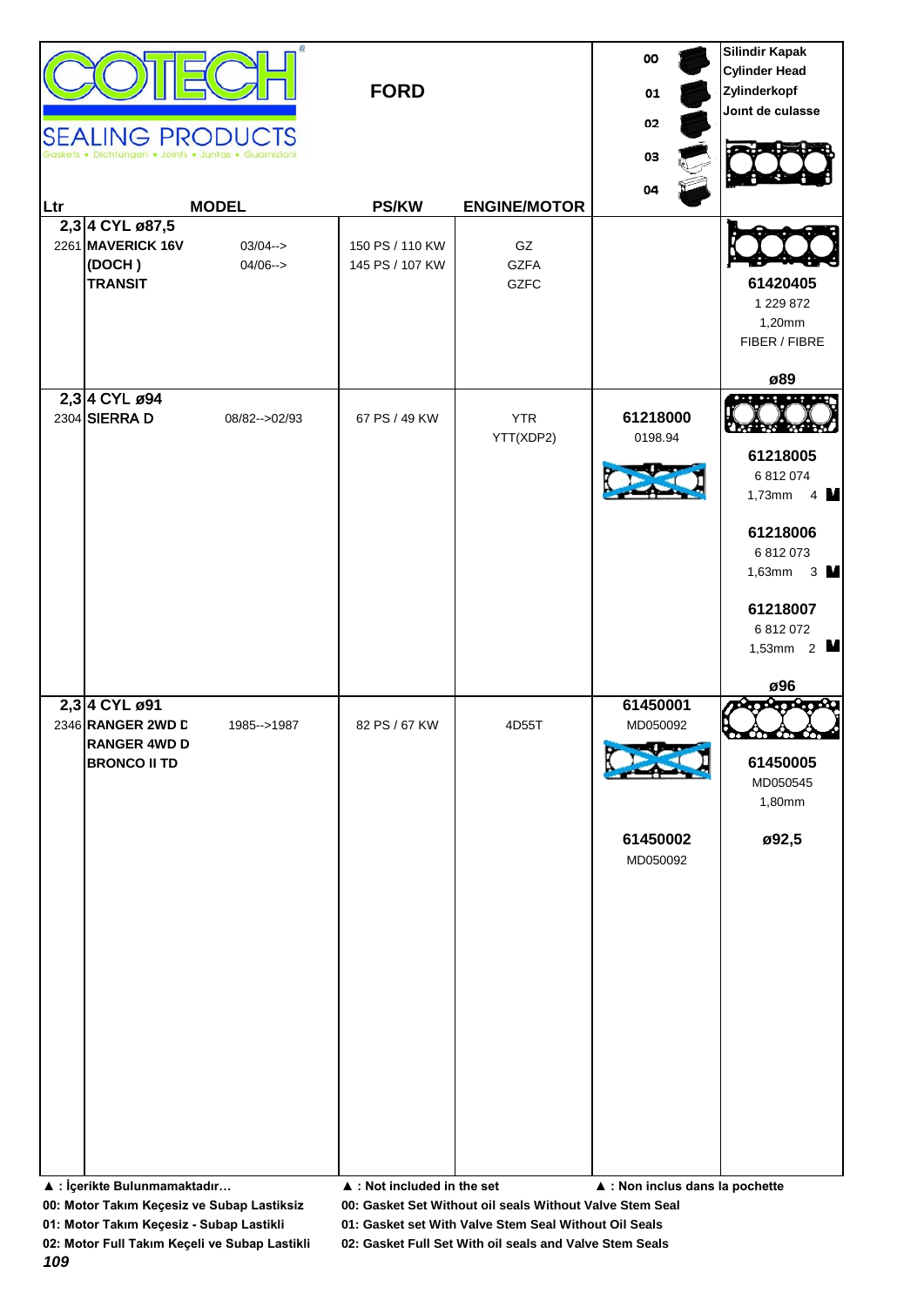

NOT: Katalogdaki Orijinal Kodlar Referans Amacıyla Kullanılmıştır.Lütfen COTECH Kodlarını Kullanınız. Original codes used for reference only.Please use COTECH codes for orders.  $110$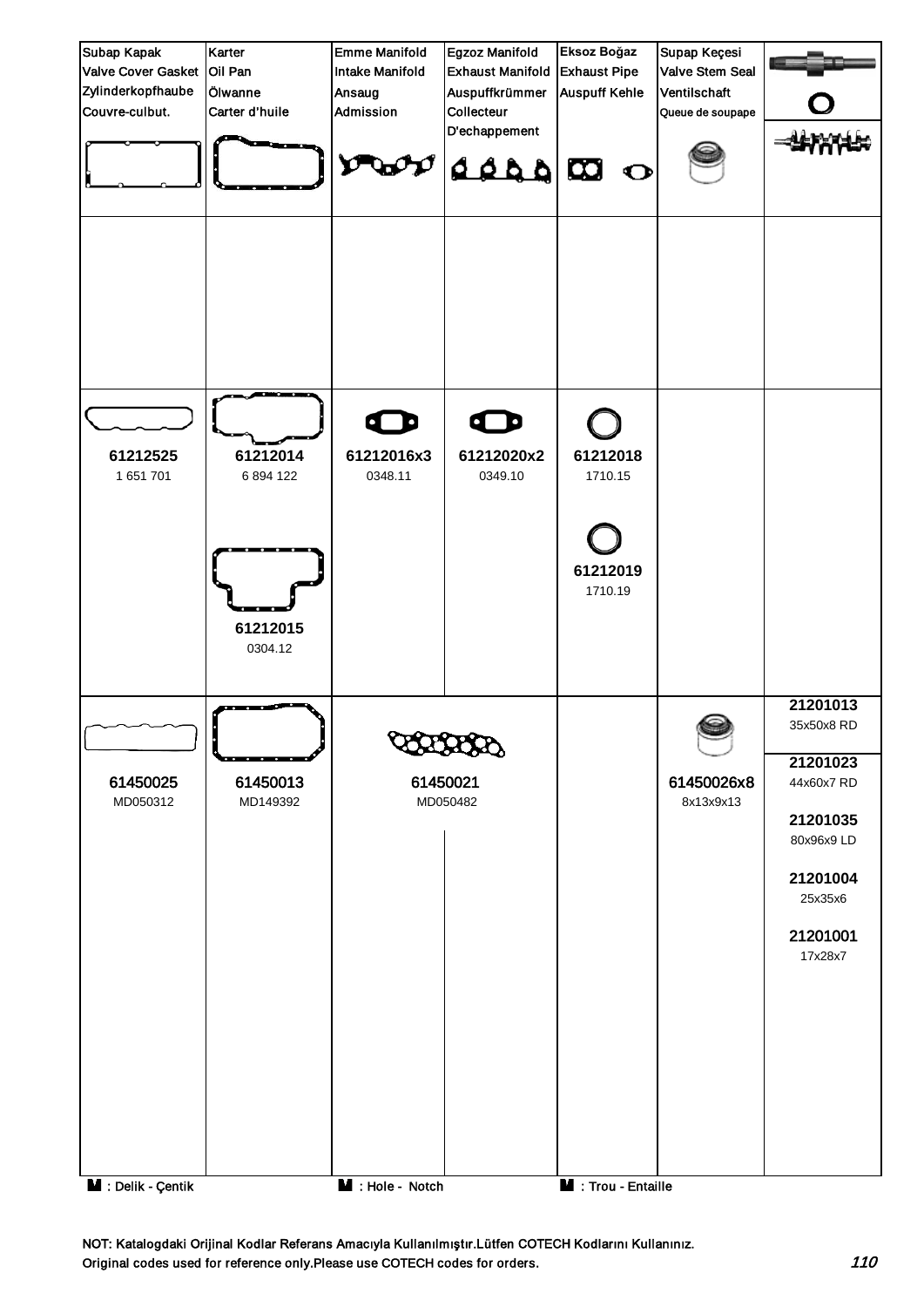| 04<br><b>MODEL</b><br><b>PS/KW</b><br><b>ENGINE/MOTOR</b><br>Ltr<br>2,4 4 CYL ø89,9<br>60136502<br>2402 TRANSIT DI<br><b>DOFA</b><br>01/00-->08/14<br>140 PS / 103 KW<br><b>TRANSIT TD</b><br>100 PS / 74 KW<br>D <sub>2</sub> FA<br>Motor Full Takım<br><b>TRANSIT TDCI</b><br>75 PS / 55 KW<br>D <sub>2FB</sub><br>Gasket Full Set<br><b>TRANSIT TDDI</b><br>D <sub>2</sub> FE<br>60136503<br>D <sub>4FA</sub><br><b>TRANSIT TDE</b><br>Üst Takım<br><b>FXFA</b><br>F4FA<br>Gasket Head Set<br>H9FA<br>H9FD<br>H9FB<br><b>JXFA</b><br><b>JXFC</b><br><b>PHFA</b><br>PHFC<br>2,5 4 CYL ø94<br>2498 GRANADA<br>61218000<br><b>SFA</b><br>08/82 -- > 07/93<br>92 PS / 68 KW<br><b>SCORPIO</b><br>69 PS / 51 KW<br><b>SFB</b><br>0198.94<br>61218005<br><b>SCORPIO TD</b><br><b>STP</b><br><b>GRANADA TD</b><br><b>STR</b><br>6 812 074<br>XD <sub>3</sub><br>$1,73$ mm<br>61218006<br>6 812 073<br>1,63mm<br>61218007<br>6 812 072<br>ø96 |  | <b>SEALING PRODUCTS</b><br>Dichtungen . Joints . Juntas . Guarnizioni | <b>FORD</b> | 00<br>01<br>02<br>03 | <b>Silindir Kapak</b><br><b>Cylinder Head</b><br>Zylinderkopf<br>Joint de culasse |
|------------------------------------------------------------------------------------------------------------------------------------------------------------------------------------------------------------------------------------------------------------------------------------------------------------------------------------------------------------------------------------------------------------------------------------------------------------------------------------------------------------------------------------------------------------------------------------------------------------------------------------------------------------------------------------------------------------------------------------------------------------------------------------------------------------------------------------------------------------------------------------------------------------------------------------------|--|-----------------------------------------------------------------------|-------------|----------------------|-----------------------------------------------------------------------------------|
|                                                                                                                                                                                                                                                                                                                                                                                                                                                                                                                                                                                                                                                                                                                                                                                                                                                                                                                                          |  |                                                                       |             |                      |                                                                                   |
|                                                                                                                                                                                                                                                                                                                                                                                                                                                                                                                                                                                                                                                                                                                                                                                                                                                                                                                                          |  |                                                                       |             |                      |                                                                                   |
| ▲ : İçerikte Bulunmamaktadır<br>▲ : Not included in the set<br>$\blacktriangle$ : Non inclus dans la pochette                                                                                                                                                                                                                                                                                                                                                                                                                                                                                                                                                                                                                                                                                                                                                                                                                            |  |                                                                       |             |                      | $4 \mathsf{M}$<br>$3 \blacksquare$<br>1,53mm $2$ $\blacksquare$                   |

**01: Motor Takım Keçesiz - Subap Lastikli 01: Gasket set With Valve Stem Seal Without Oil Seals**